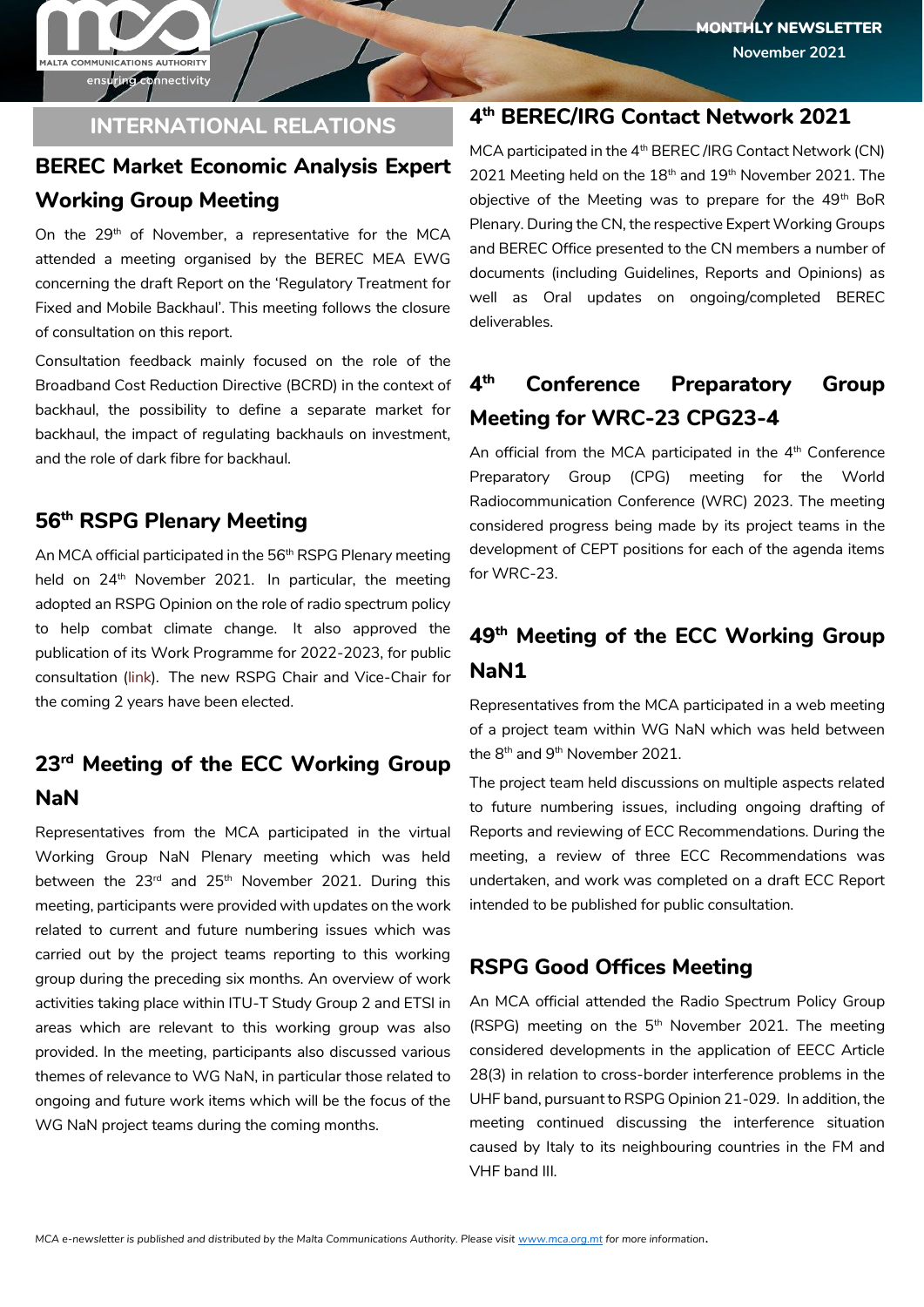# **Open Internet Expert Working Group Meetings**

The MCA attended the meeting of the Open Internet Expert Working group on the 3rd and 23rd November 2021 (Online). The main topic of discussion remains the latest rulings by the ECJ concerning zero-rated offers. BEREC is preparing its legal position upon which the subsequent updates to the BEREC guidelines on Open Internet regulation will be based.

# **Communications Committee**

A representative from the MCA attended 57th Meeting of the Electronic Communications Committee (ECC) between the 1st and 5<sup>th</sup> November 2021. The meeting approved various ECC Decisions aimed at harmonising the use of radio spectrum within CEPT. It also approved CEPT Reports and considered the work being undertaken in relation to mandates granted by the European Commission.

## **PUBLICATIONS**

**[MCA International News Week 25](https://www.mca.org.mt/articles/mca-international-news-week-25-2)**

*Published On: Nov 30th 2021 [News](https://www.mca.org.mt/publications?term_node_tid_depth=642)*

## **[Decision on the Source of Funding for the](https://www.mca.org.mt/consultations-decisions/decision-source-funding-net-cost-incurred-providing-universal-service-4)  [Net Cost incurred in providing Universal](https://www.mca.org.mt/consultations-decisions/decision-source-funding-net-cost-incurred-providing-universal-service-4)  [Service Obligations during 2017](https://www.mca.org.mt/consultations-decisions/decision-source-funding-net-cost-incurred-providing-universal-service-4)**

*Published On: Nov 22nd 2021 [Decision](https://www.mca.org.mt/publications?term_node_tid_depth=583)*

#### **[MCA International News Week 24](https://www.mca.org.mt/articles/mca-international-news-week-24-1)**

*Published On: Nov 16th 2021 [News](https://www.mca.org.mt/publications?term_node_tid_depth=642)*

## **[Monthly Newsletter -](https://www.mca.org.mt/articles/monthly-newsletter-october-2021) October 2021**

*Published On: Nov 15th 2021 [News](https://www.mca.org.mt/publications?term_node_tid_depth=642)*

# **[Communications Market Review: July](https://www.mca.org.mt/articles/communications-market-review-july-2020-june-2021)  [2020 to June 2021](https://www.mca.org.mt/articles/communications-market-review-july-2020-june-2021)**

*Published On: Nov 8th 2021 [Market Review](https://www.mca.org.mt/publications?term_node_tid_depth=585)*

## **[MCA International News Week 23](https://www.mca.org.mt/articles/mca-international-news-week-23-1)**

*Published On: Nov 8th 2021 [News](https://www.mca.org.mt/publications?term_node_tid_depth=642)*

# **57th Meeting of the Electronic [Guidelines on Platform to Business](https://www.mca.org.mt/articles/guidelines-platform-business-regulation)  [Regulation](https://www.mca.org.mt/articles/guidelines-platform-business-regulation)**

*Published On: Nov 3rd 2021 [News](https://www.mca.org.mt/publications?term_node_tid_depth=642)*

# **[Source of Funding for the Net Cost](https://www.mca.org.mt/consultations-decisions/source-funding-net-cost-incurred-providing-universal-service-obligations-0)  [incurred in providing Universal Service](https://www.mca.org.mt/consultations-decisions/source-funding-net-cost-incurred-providing-universal-service-obligations-0)  [Obligations during 2017](https://www.mca.org.mt/consultations-decisions/source-funding-net-cost-incurred-providing-universal-service-obligations-0)**

*Published On: Nov 2nd 2021 [Consultation](https://www.mca.org.mt/publications?term_node_tid_depth=584)*

## **EVENTS**

**The Malta Communications Authority Celebrates its 20 Year Anniversary with Hybrid Conference Featuring Influential International and Local Industry Experts**

The Malta Communications Authority (MCA) commemorated its 20-year anniversary as the national regulator of the communications sector with an international conference on the 25<sup>th</sup> of November. The conference, held at the Hilton Malta Hotel, was also live-streamed and included sign-language interpretation to ensure greater accessibility for everyone.

The Conference "**Unlocking Digital Value for Society**" was aimed at sharing insights on the role of future regulation for the communications industry. It featured live and remote participation of over 20 influential speakers from European institutions and other national communications regulators, global digital corporations, local institutions and businesses, as well as academia.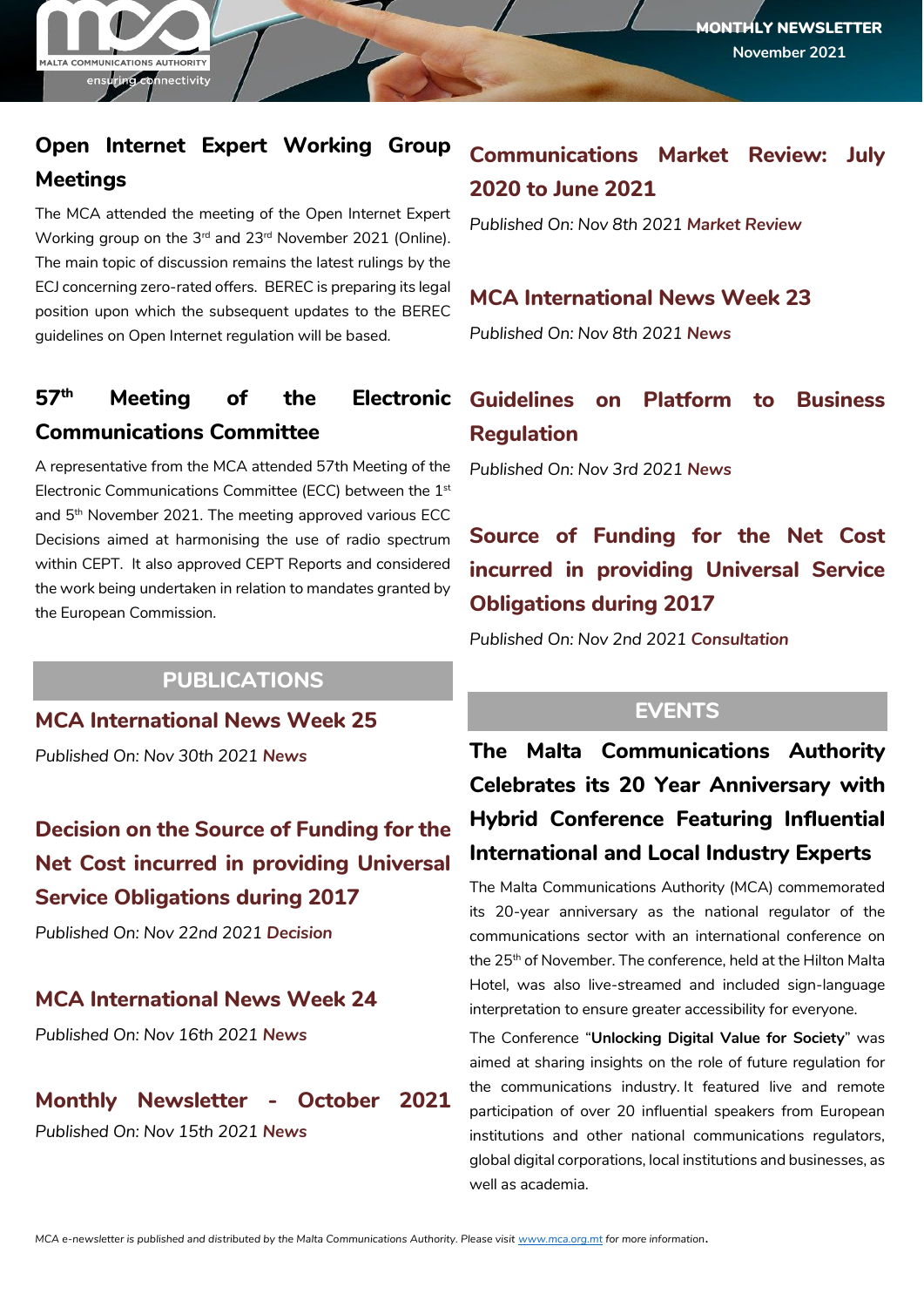

The morning session discussed the opportunities and challenges ahead in the digital age as relevant to MCA's regulatory remit, while the afternoon session honed in on local regulatory initiatives in the field of digital services and eCommerce in Malta, with a dedicated focus on the application of digital accessibility for all.

In a video message on the special occasion, Minister for the Economy and Industry, Hon. Silvio Schembri – who was attending to other ministerial matters abroad – expressed that, "Malta prides itself on a strong regulatory framework in the electronic communications sector – a framework which is inspired by the EU and international rules. A framework that fosters competition and drives private investment."



The Minister acknowledged that, "Malta has always been at the forefront to support the introduction of the latest and most modern technologies, supporting innovation and a market environment that fosters increased choices for consumers. Malta's reputation as a front-runner in this field within the European Union was even noticed by the European Commission in its most recent [Digital Economy and Society](https://digital-strategy.ec.europa.eu/en/policies/desi)  [Index \(DESI\)](https://digital-strategy.ec.europa.eu/en/policies/desi) which stated that Malta has already fulfilled the 2025 Gigabit society objectives".

Hon. Schembri also emphasised how the private investments in the local communications sector are a clear testament of the trust underbuilt by the regulatory work of the Authority in creating the right environment for competition to thrive. The Minister also went on to congratulate the MCA on the occasion of the Authority's 20-year anniversary, while thanking all the staff for their hard work and dedication.

Throughout the years the Authority's responsibilities expanded, moving from the regulation of electronic communication sector, postal sector, and e-Commerce, to new remits in relation to the management of radio spectrum and other spheres where digital regulation developed - such as enforcing EU rules in relation to trust services, geo-blocking, and web accessibility.



While expressing his own sentiments of gratitude for all MCA staff, Jesmond Bugeja – CEO of the MCA - expressed how, "20